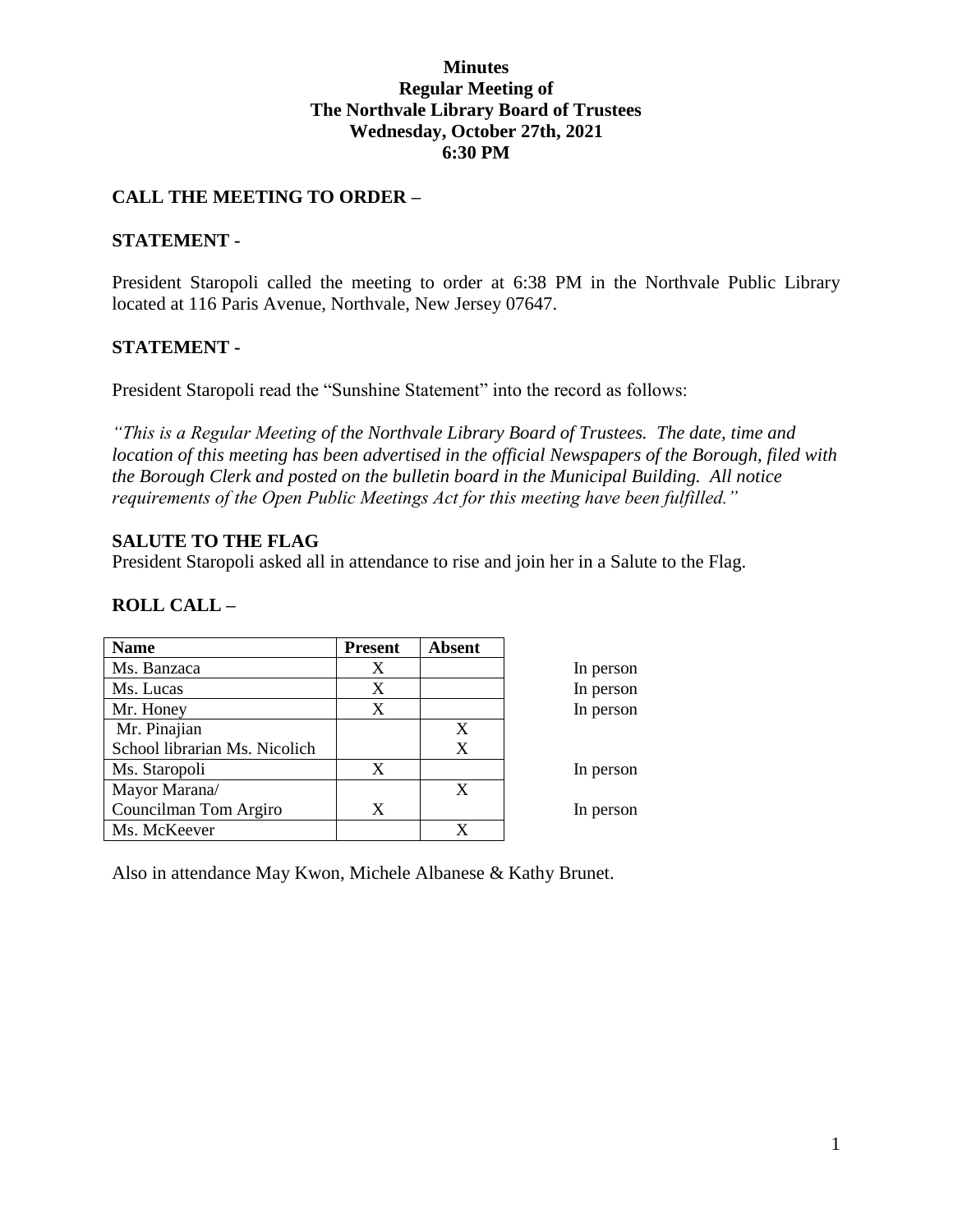# **APPROVAL OF MINUTES**

Resolved to approve the minutes from the September  $27<sup>th</sup>$ , 2021 regular board meeting. The minutes were adopted on a roll call vote as follows:

| <b>Name</b>   | <b>ACTION</b> | <b>YES</b> | NO | <b>ABSENT</b> | <b>ABSTAIN</b> |
|---------------|---------------|------------|----|---------------|----------------|
| Ms. Banzaca   |               | X          |    |               |                |
| Ms. Lucas     |               | X          |    | X             |                |
| Mr. Honey     | Motion        | X          |    |               |                |
| Mr. Pinajian  |               |            |    | X             |                |
| Ms. Nicolich  |               |            |    | X             |                |
| Ms. Staropoli | Second        | X          |    |               |                |
| Mayor Marana  |               |            |    | X             |                |
| Mr. Argiro    |               | X          |    |               |                |
| Ms. McKeever  |               |            |    |               |                |

# **GENERAL DISCUSSION –**

# **DIRECTORS REPORT-**

#### **Administrative**

● Library Cards: 1,903 patrons registered as of October 21st. 19 new library cards since September's report.

● Purchased 2,500 new library cards.

● Staff attended the "Programming workshop" offered by BCCLS Adult Services Committee on September 29th.

• Staff attended the BCCLS system council meeting on September 23rd.

● Courtney Reinfrieid, NVOT Library Specialist has reached out to the surrendering libraries to help facilitate several students getting library cards from their town libraries.

### **Strategic Plan**

• The Community Survey has been posted and released, responses are being received via online form and paper. To date there are 62 responses.

● ADA project - The pre-construction meeting was held on Oct 14th. The contractor, Joseph D'Antuono needed to submit two items to the county. The mayor was going to check on the status of contractor's permits. Tile, flooring and paint samples are going to be dropped off at the Library. Joseph D'Antuono sent out a dropbox link for the Library submittals for electric, plumbing and the automatic door. https://www.dropbox.com/sh/ui5iusngv912fgi/AAAd7dL4Tx3oQk8MInc94tOTa?dl=0

#### **Personnel**

- Charlie Leppert resigned his position of Youth Services Associate as of October 27th..
- The Youth Services position has been posted, full/part time to get more applicants.
- The director position has been posted on NJLA as well as BCCLS.

### **BCCLS**

● Three new members were elected to the BCCLS Executive Board, Adele Puccio, Martha Urbiel and Camille Valentino.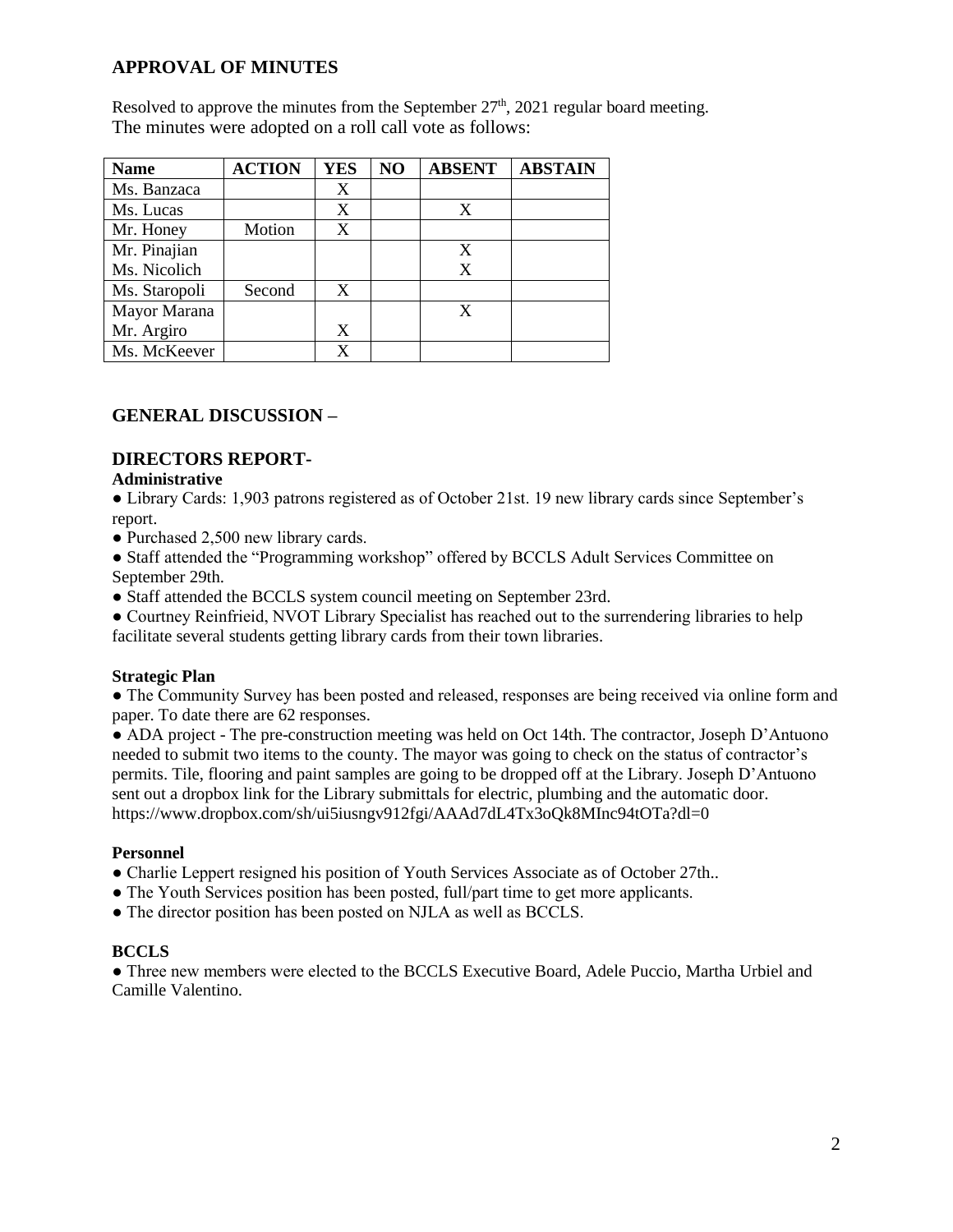#### **Program highlights**

- September Crafts: 249 kits (JV crafts 225, Adult crafts 24)
- September StoryTime: 37 in-person, 424 total views on Facebook and Instagram
- September Music with Miss Nita: 33 in-person
- September Korean Book Club: 4 in-person
- September Canvas Painting for Adults in-person with Kari: 12 adults in-person/outdoors
- The September concert with Dr. David Podles was well received. 14 adults in-person

#### **Upcoming Programs/Ideas**

● Halloween Party on October 29th from 3pm - 4pm outside. Shoprite donated individual bags of pretzels, chips and mini water bottles and non chocolate/nut free Halloween fun size candy to serve 30 children.

- Staff will instruct a holiday themed wreath project for November.
- Family puzzle night will be held on Tuesday November 9th. This will be a friendly competition to see which family can build a 100 piece puzzle the fastest.

• National Friends of the Library week is  $10/17/21$  to  $10/23/21$ . A display is set up in the library lobby to honor and thank our Friends group. A contest to guess the number of pens in the container was created to promote the Friends membership campaign. A \$20 Wegmans gift card supplied by the Friends will be the prize.

### **Friends of the Library Report-**

Charging station has come in that was purchased. Dog costume event was successful. Kathy mentioned trying to get Nayda connected with cricut training to resume adult programs using the equipment. Upcoming plans are to hold a vendor/craft day from 10-4 in November. The group is looking into museum pass usage and passes to purchase for the upcoming year.

### **Treasurer's Report-**

October 2021 the Northvale Library is running approx 18 % under budget -- Expenses are running consistent with budget through October (10 months) but wages & salaries are significantly under budget (due to short staffing) -- the bank balances (through end of September) are as follows :

Northvale Library account : \$69,958.01 Northvale Library Capital Expense account: \$149,478.52

Note: Northvale Library has not received the 3rd Quarter contribution (\$25K) from the Borough -- Northvale CFO (Shuaib Firozvi) advised that both the 3rd & 4th quarter contributions (\$50K) will be processed at the November.

# **ROLL CALL VOTES-**

Resolved to approve the regular account claims list for October in the amount of \$14,262.63: The resolution was adopted on a roll call vote as follows:

| <b>Name</b>   | <b>ACTION</b> | <b>YES</b> | NO | <b>ABSENT</b> | <b>ABSTAIN</b> |
|---------------|---------------|------------|----|---------------|----------------|
| Ms. Banzaca   | Motion        | X          |    |               |                |
| Ms. Lucas     | Second        | X          |    | X             |                |
| Mr. Honey     |               | X          |    |               |                |
| Mr. Pinajian  |               |            |    | X             |                |
| Ms. Nicolich  |               |            |    | X             |                |
| Ms. Staropoli |               | X          |    |               |                |
| Mayor Marana  |               |            |    | X             |                |
| Mr. Argiro    |               | X          |    |               |                |
| Ms. McKeever  |               | X          |    |               |                |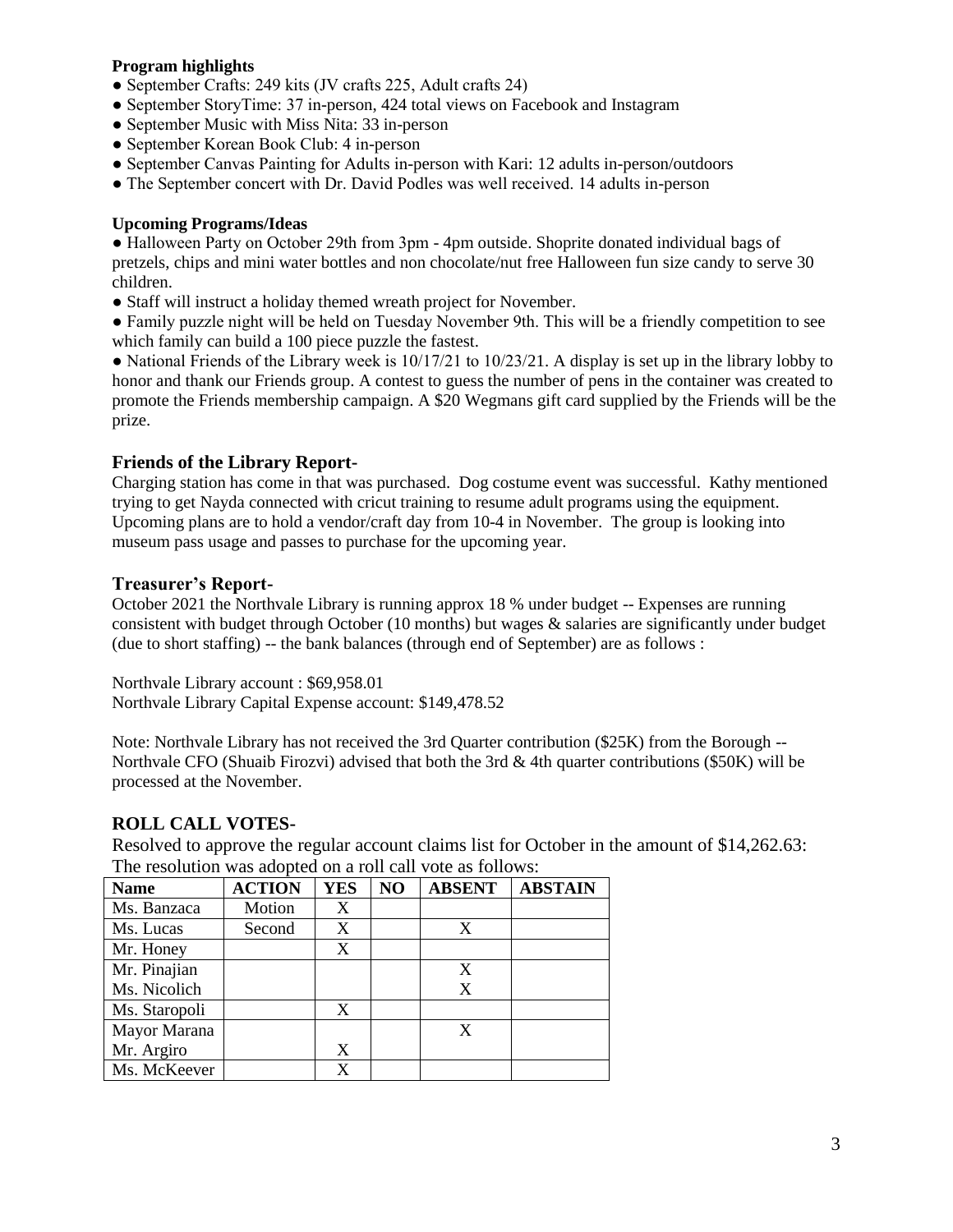Resolved to approve updating hours of operation temporarily for 2 weeks as follow- Monday 10- 5 / Tuesday 10-8/ Wednesday 1-5 / Thursday 10-5 / Friday 10-5 / Saturday Closed:

| <b>Name</b>   | <b>ACTION</b> | <b>YES</b> | NO | <b>ABSENT</b> | <b>ABSTAIN</b> |
|---------------|---------------|------------|----|---------------|----------------|
| Ms. Banzaca   |               | X          |    |               |                |
| Ms. Lucas     |               | X          |    | X             |                |
| Mr. Honey     | Second        | X          |    |               |                |
| Mr. Pinajian  |               |            |    |               |                |
| Ms. Nicolich  |               |            |    | X             |                |
| Ms. Staropoli | Motion        | X          |    |               |                |
| Mayor Marana  |               |            |    |               |                |
| Mr. Argiro    |               | X          |    |               |                |
| Ms. McKeever  |               | x          |    |               |                |

The resolution was adopted on a roll call vote as follows:

Resolved to approve hiring Marianne Brennan for the position of full time youth services librarian at \$45,000 per year and two weeks vacation starting on 11/8/21:

| <b>Name</b>   | <b>ACTION</b> | <b>YES</b> | NO | <b>ABSENT</b> | <b>ABSTAIN</b> |
|---------------|---------------|------------|----|---------------|----------------|
| Ms. Banzaca   | Motion        | X          |    |               |                |
| Ms. Lucas     |               | X          |    | X             |                |
| Mr. Honey     | Second        | X          |    |               |                |
| Mr. Pinajian  |               |            |    | X             |                |
| Ms. Nicolich  |               |            |    | X             |                |
| Ms. Staropoli |               | X          |    |               |                |
| Mayor Marana  |               |            |    | X             |                |
| Mr. Argiro    |               | X          |    |               |                |
| Ms. McKeever  |               | X          |    |               |                |

The resolution was adopted on a roll call vote as follows:

Resolved to set limits to the purchasing of items over \$500 which will require board approval prior to proceeding to procurement and limits are set for staff purchases over \$100 which require the directors review and approval. Emergency purchases could be approved immediately by the president and treasurer with official approval at the next month's meeting.

| <b>Name</b>   | <b>ACTION</b> | <b>YES</b> | N <sub>O</sub> | <b>ABSENT</b> | <b>ABSTAIN</b> |
|---------------|---------------|------------|----------------|---------------|----------------|
| Ms. Banzaca   |               | X          |                |               |                |
| Ms. Lucas     | Second        | X          |                | X             |                |
| Mr. Honey     |               | X          |                |               |                |
| Mr. Pinajian  |               |            |                | X             |                |
| Ms. Nicolich  |               |            |                | X             |                |
| Ms. Staropoli | Motion        | X          |                |               |                |
| Mayor Marana  |               |            |                | X             |                |
| Mr. Argiro    |               | X          |                |               |                |
| Ms. McKeever  |               | X          |                |               |                |

The resolution was adopted on a roll call vote as follows: